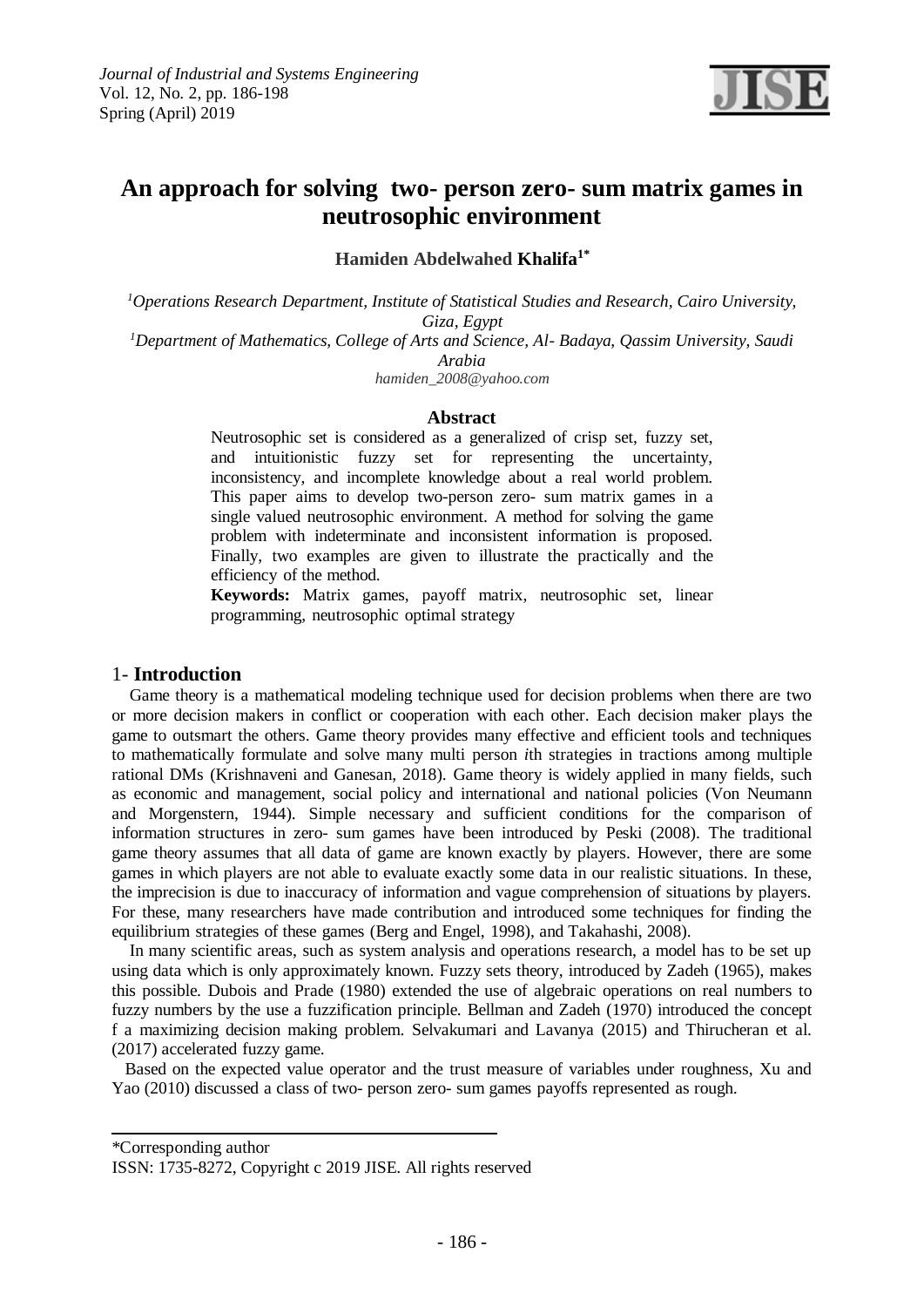Campos (1989) studied game problem under fuzziness in the goal and payoffs. Sakawa and Nishizaki (1994) used max- min principle of game theory to study single and multiobjective matrix games with fuzzy goals and payoffs. Kumar (1988) investigated the max- min solution for the multiobjective game problem. Bector et al. (2004a, 2004b) showed that a two- person zero- sum matrix game with having fuzzy goals and fuzzy payoffs is equivalent to a pair of LPPs, each of them are the dual to the other in fuzzy sense. Vijay et al. (2005, 2007) based on the fuzzy duality; fuzzy relation approach and ranking function for solving fuzzy matrix game. Pandey and Kumar (2010) proposed a modified approach based on new order function for solving multiobjective matrix game with vague payoffs. Nan et al. (2010) studied fuzzy matrix game and a Lexicographic methodology for finding the solution for it. Sahoo (2017) proposed a solution methodology for solving fuzzy matrix game based on signed distance method. Li and Hong (2012) proposed an approach for solving constrained matrix games with triangular fuzzy numbers payoffs. Sahoo (2015) introduced a new technique based on parametric representation of interval number to solve game problem. Bandyopadhyay et al. (2013a) studied matrix game with triangular intuitionistic fuzzy number payoff. Bandyopadhyay and Nayak (2013b) studied symmetric trapezoidal fuzzy number matrix game payoffs, where they transformed it into different lengths interval fuzzy numbers. Chen and Larboni (2006) defined matrix game with triangular membership function and proved that two person zerosum game with fuzzy payoff matrices is equivalent to two linear programming problems. Seikh et al. (2013) proposed an alternative approach for solving matrix game.

 In this paper, based on the concept of single valued trapezoidal neutrosophic numbers introduced by Thamaraiselvi and Santhi (2016), we discuss a simple game, namely, the game in which the number of players is two and single valued trapezoidal neutrosophic payoffs which one player receives are equal to single valued trapezoidal neutrosophic payoffs which the other player loses. Here, linear programming problems and their implementation is being used in two- person zero- sum matrix game theory.

 The outlay of the paper is organized as follows: In section 2; basic concepts and results related to fuzzy numbers, trapezoidal fuzzy numbers, intuitionistic trapezoidal fuzzy numbers, and neutrosophic set are recalled. In section 3, two- person zero sum game in neutrosophic environment is formulated. In section 4, an approach for solving matrix game is proposed. In section 5, two numerical examples are given to illustrate the efficiency of the solution approach. Finally, some concluding remarks are reported in section 6.

#### **2- Preliminaries**

In order to discuss our problem conveniently, basic concepts and results related to fuzzy numbers, trapezoidal fuzzy numbers, intuitionistic trapezoidal fuzzy numbers, and neutrosophic set are recalled.

**Definition1.** (Zadeh, 1965). A fuzzy set  $\tilde{A}$  defined on the set of real numbers R is said to be fuzzy number, if its membership function  $\mu_{\tilde{A}} : R \to [0,1]$  has the following properties

- (i)  $\tilde{A}$  is an upper semi- continuous membership function;
- (ii)  $\tilde{A}$  is convex, i. e.,  $\mu_{\tilde{A}}(\lambda x + (1 \lambda)) \ge \min \{\mu_{\tilde{A}}(x), \mu_{\tilde{A}}(y)\}, \lambda \in [0,1]$ , for all  $x, y \in R$ .
- (iii)  $\widetilde{A}$  is normal, i. e.,  $\exists x_0 \in R$  for which  $\mu_{\widetilde{A}}(x_0) = 1$ ;
- (iv)  $\text{Supp}(\tilde{A}) = \{x \in R : \mu_{\tilde{A}}(x) > 0\}$  is the support of the  $\tilde{A}$ , and its closure *cl* (supp  $(\tilde{A})$ ) is compact set.

**Definition 2.** (Kaufmann and Gupta, 1988). A fuzzy number  $\widetilde{A}(a_1, a_2, a_3, a_4)$  $\widetilde{A}(a_1, a_2, a_3, a_4)$  on R is a trapezoidal fuzzy number if its membership function  $\mu_{\tilde{A}}(x)$ :  $R \to [0,1]$  has the following characteristics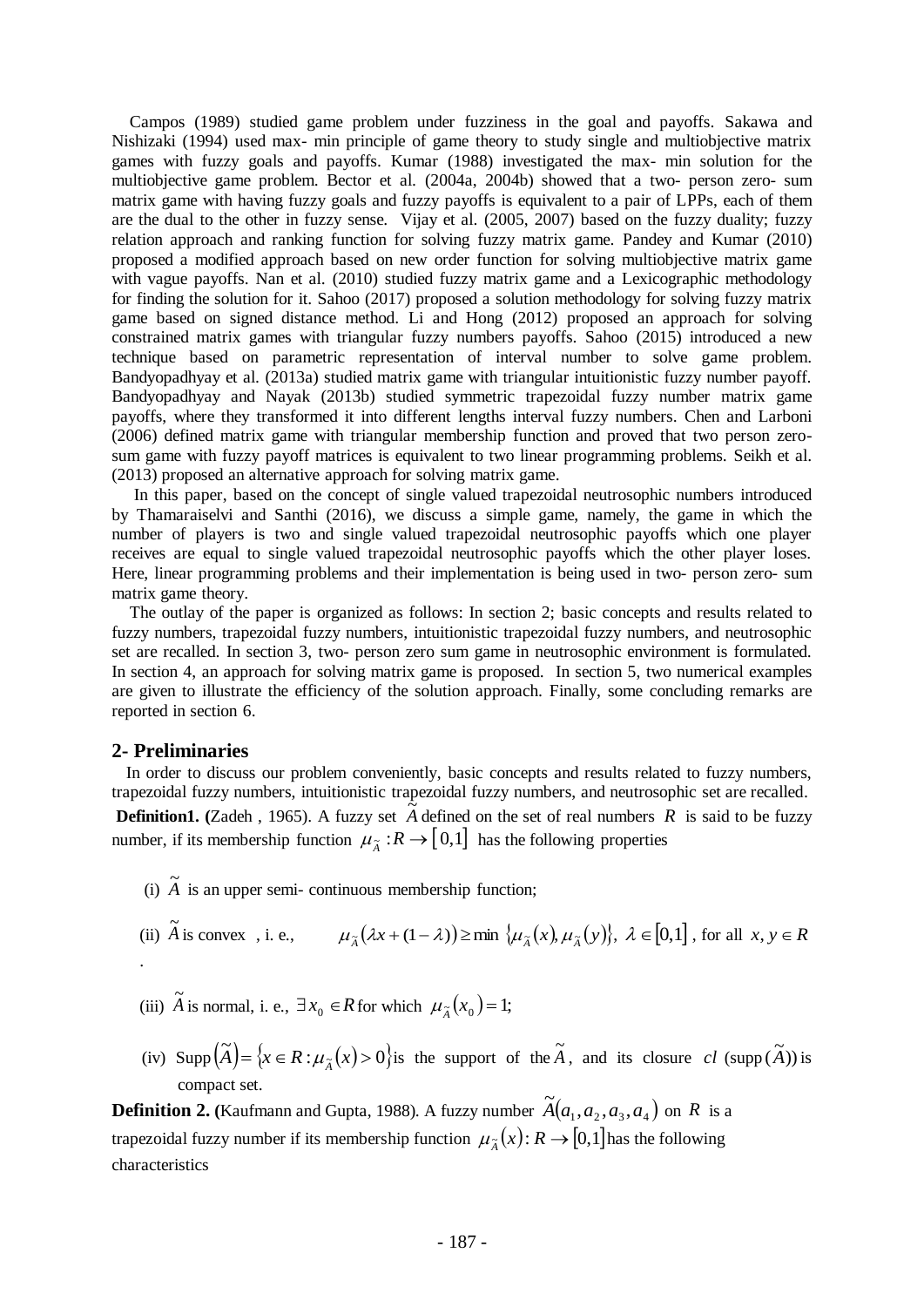$$
\mu_{\tilde{A}}(x) = \begin{cases}\n\frac{x - a_1}{a_2 - a_1}, & a_1 \le x \le a_2 \\
\frac{a_4 - x}{a_4 - a_3}, & a_3 \le x \le a_4 \\
0, & Otherwise\n\end{cases}
$$

**Definition 3.** (Atanassov, 1986). Let X be a nonempty set. An intuitionistic fuzzy set  $\tilde{A}_I$  of X is defined as  $\widetilde{A}_I = \left\langle x, \mu_{\widetilde{A}_I}(x), \eta_{\widetilde{A}_I}(x) : x \in X \right\rangle$ , where  $\mu_{\widetilde{A}_I}(x)$  and  $\eta_{\widetilde{A}_I}(x)$  are membership and nonmembership function, respectively such that  $\mu_{\tilde{A}_I}(x)$ ,  $\eta_{\tilde{A}_I}(x): X \to [0,1]$  and  $0 \le \mu_{\tilde{A}_I}(x) +$  $\eta_{\tilde{A}_I}(x) \leq 1$ , for all  $x \in X$ .

**Definition 4.** (Atanassov, 1986). An intuitionistic fuzzy subset  $\widetilde{A}_I = \left\langle \left\langle x, \mu_{\widetilde{A}_I}(x), \eta_{\widetilde{A}_I}(x) : x \in X \right\rangle \right\rangle$ of  $R$  is called an intuitionistic fuzzy number if the following conditions hold:

- (i) There exists  $m \in R$  such that  $\mu_{\tilde{A}_I}(m) = 1$ , and  $\eta_{\tilde{A}_I}(m) = 0$ ,
- (ii)  $\mu_{\tilde{A}_I}$  is continuous function from  $R \to [0,1]$  such that  $0 \le \mu_{\tilde{A}_I}(x) + \eta_{\tilde{A}_I}(x) \le 1$ , for all  $x \in X$ , and
- (iii) The membership and non-membership functions of  $\widetilde{A}_I$  are

$$
\mu_{\tilde{A}_I}(x) = \begin{cases}\n0, & -\infty < x \le a_1 \\
f(x), & a_1 \le x \le a_2 \\
g(x), & a_2 \le x \le a_3 \\
0, & a_3 \le x < \infty; \\\n\tilde{A}_I(x) = \begin{cases}\n0, & -\infty < x \le a_1^{\circ} \\
f^{\circ}(x), & a_1^{\circ} \le x \le a_2 \\
g^{\circ}(x), & a_2 \le x \le a_3^{\circ} \\
0, & a_3^{\circ} \le x < \infty,\n\end{cases}\n\end{cases}
$$

Where,  $f, f^{\circ}, g, g^{\circ}$  are functions from  $R \rightarrow [0,1]$ ,  $f$ , and  $g^{\circ}$  are strictly increasing functions, and *g*, and  $f^{\circ}$  are strictly decreasing functions with  $0 \le f(x) + f^{\circ}(x) \le 1$ , and  $0 \le g(x) + g^{\circ}(x) \le 1$ .

**Definition5. (**Jianqiang and Zhong, 2009) A trapezoidal intuitionistic fuzzy number is denoted by  $\big(a^{}_{1}, a^{}_{2}, a^{}_{3}, a^{}_{4}\big) \big(a^{}_{1}, a^{}_{2}, a^{}_{3}, a^{}_{4}\big),$  $\widetilde{A}_{IT} = (a_1, a_2, a_3, a_4), (a_1, a_2, a_3, a_4),$  where  $a_1 \le a_1 \le a_2 \le a_3 \le a_4 \le a_4^{\circ}$ , with membership and non-membership functions are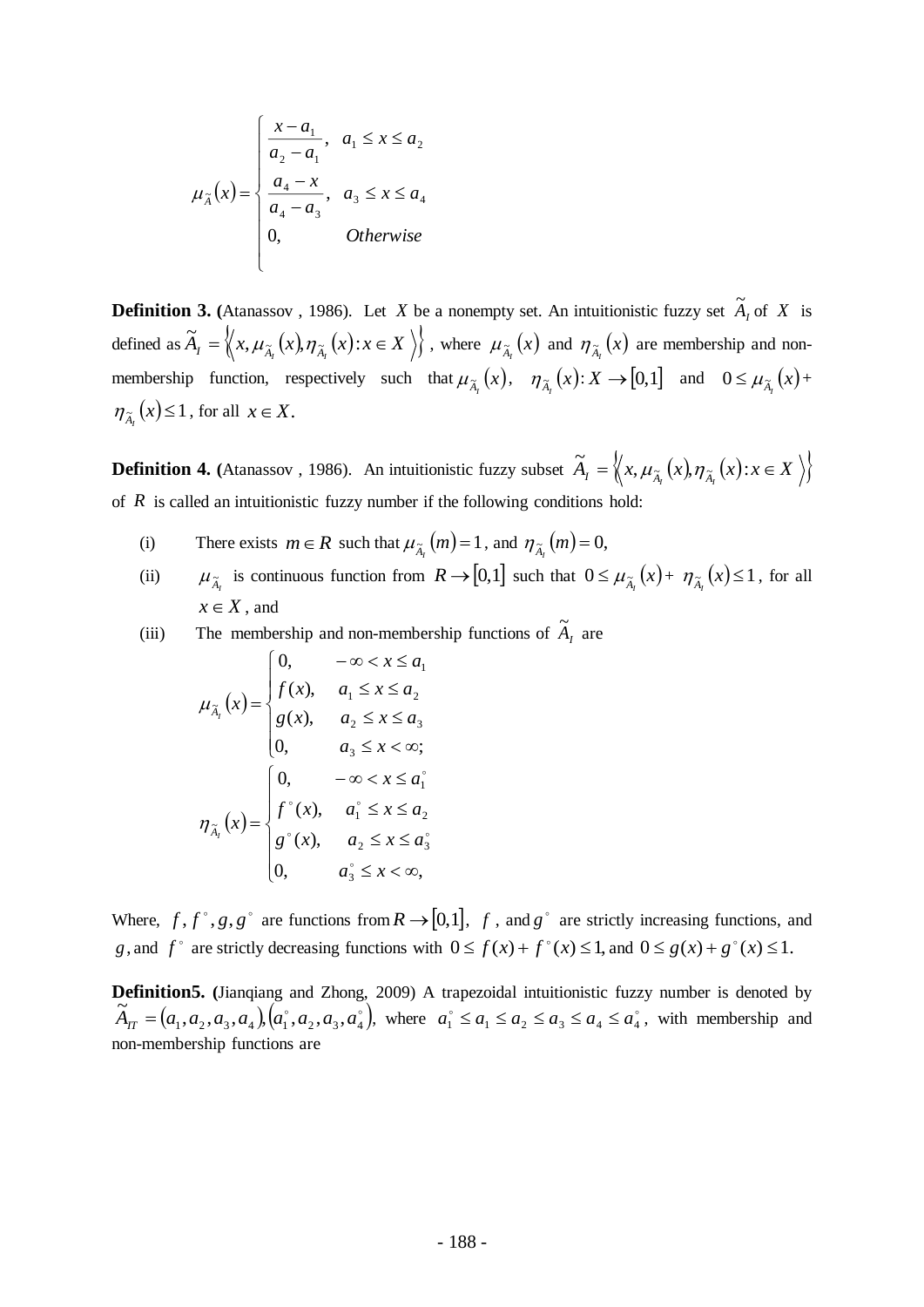$$
\mu_{\tilde{A}_{\pi}}(x) = \begin{cases}\n\frac{x - a_1}{a_2 - a_1}, & a_1 \leq x \leq a_2 \\
\frac{a_4 - x}{a_4 - a_3}, & a_3 \leq x \leq a_4 \\
0, & Otherwise, \n\end{cases}
$$
\n
$$
\eta_{\tilde{A}_{\pi}}(x) = \begin{cases}\n\frac{a_2 - x}{a_2 - a_1}, & a_1 \leq x \leq a_2 \\
\frac{x - a_3}{a_4 - a_3}, & a_3 \leq x \leq a_4 \\
1, & Otherwise.\n\end{cases}
$$

**Definition6.** (Smarandache, 1998). Let X be a nonempty set. A neutrosophic set is defined as  $(x)$ ,  $V_{\bar{A}^{N}}(x)$ ,  $W_{\bar{A}^{N}}(x)$   $\Big\rangle$  :  $x \in X$  ,  $U_{\bar{A}^{N}}(x)$ ,  $V_{\bar{A}^{N}}(x)$ ,  $W_{\bar{A}^{N}}(x) \in \left]^{-0,1^{+}}\right[\left]$  $\overline{A}^{N} = \left\{ \left\langle x, U_{\frac{1}{A^{N}}}\left(x\right)\!,V_{\frac{1}{A^{N}}}\left(x\right)\!,W_{\frac{1}{A^{N}}}\left(x\right)\right\rangle : x \in X, U_{\frac{1}{A^{N}}}\left(x\right)\!,V_{\frac{1}{A^{N}}}\left(x\right)\!,W_{\frac{1}{A^{N}}}\left(x\right)\!\in\left]-0,1^{+}\right\}$ *N* where  $U_{\overline{A}^N}(x)$ ,  $V_{\overline{A}^N}(x)$ , and  $W_{\overline{A}^N}(x)$  are truth, indeterminacy, and falsity membership functions, respectively, and there is no restriction on the summation of them, so  $0 \le U_{\frac{1}{A^N}}(x) + V_{\frac{1}{A^N}}(x) + V_{\frac{1}{A^N}}(x)$  $W_{\overline{\lambda}^N}(x) \leq 3^+$  and  $\left[ -0,1^+ \right]$  is nonstandard unit interval.

**Definition7**. (Wang et al. 2010). Let X be a nonempty set. The single valued neutrosophic set  $\overline{A}^{N_{SV}}$  of X is defined as

$$
\overline{A}^{N_{SV}} = \left\{ \left\langle x, U_{\overline{A}^N}(x), V_{\overline{A}^N}(x), W_{\overline{A}^N}(x) \right\rangle : x \in X \right\}, \text{ where } U_{\overline{A}^N}(x), V_{\overline{A}^N}(x), \text{ and } U_{\overline{A}^N}(x) \in [0,1] \text{ for each } x \in X \text{ and } 0 \le U_{\overline{A}^N}(x) + V_{\overline{A}^N}(x) + W_{\overline{A}^N}(x) \le 3.
$$

**Definition8.** (Thamaraiselvi and Santhi, 2016). Let  $u_{\tilde{a}}$ ,  $\zeta_{\tilde{a}}$ ,  $\zeta_{\tilde{a}}$ ,  $\zeta_{\tilde{a}} \in [0,1]$ , and  $a_1$ ,  $a_2$ ,  $a_3$ ,  $a_4 \in R$ such that  $a_1 \le a_2 \le a_3 \le a_4$ . The single valued trapezoidal neutrosophic number  $a = \langle (a_1, a_2, a_3, a_4), u_a, \zeta_a, \zeta_a \rangle$  is a special neutrosophic set on the real numbers R, whose truth, indeterminacy, and falsity membership functions are

$$
\mu_{a}(x) = \begin{cases}\n u_{\overline{a}}\left(\frac{x-a_1}{a_2-a_1}\right), & a_1 \leq x \leq a_2 \\
 u_{\overline{a}}, & a_2 \leq x \leq a_3 \\
 u_{\overline{a}}\left(\frac{a_4-x}{a_4-a_3}\right), & a_3 \leq x \leq a_4 \\
 0, & \text{otherwise,} \n\end{cases}
$$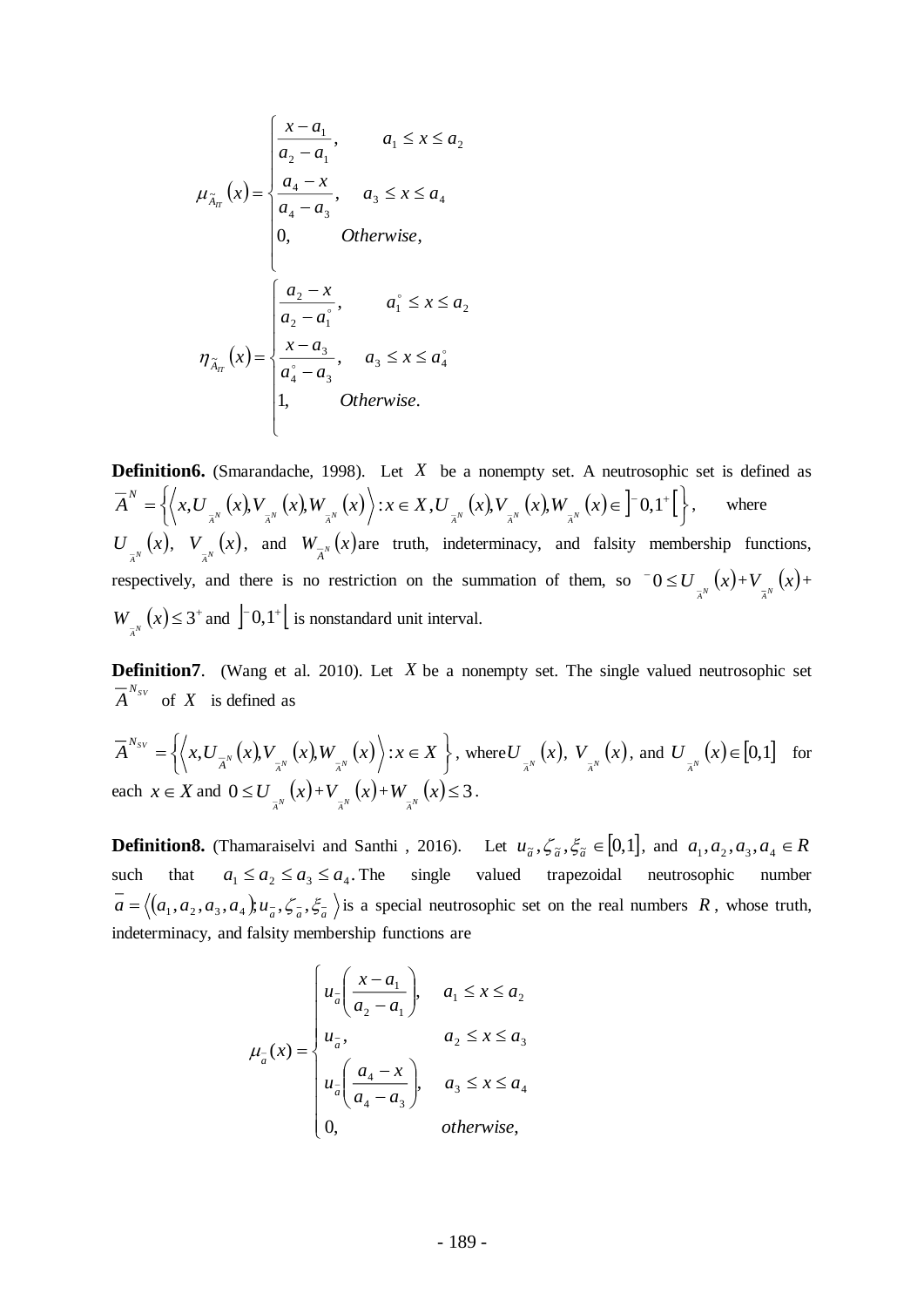$$
v_{\overline{a}}(x) = \begin{cases} \frac{a_2 - x + \zeta_{\overline{a}}(x - a_1)}{a_2 - a_1}, & a_1 \le x \le a_2 \\ \zeta_{\overline{a}}, & a_2 \le x \le a_3 \\ \frac{x - a_3 + \zeta_{\overline{a}}(a_4 - x)}{a_4 - a_3}, & a_3 \le x \le a_4 \\ 1, & \text{otherwise,} \end{cases}
$$

$$
\pi_{a}(x) = \begin{cases}\n a_{2} - x + \xi_{a}(x - a_{1}) \\
 a_{2} - a_{1}, & a_{1} \leq x \leq a_{2} \\
 \xi_{a}, & a_{2} \leq x \leq a_{3} \\
 x - a_{3} + \xi_{a}(a_{4} - x), & a_{3} \leq x \leq a_{4} \\
 1, & \text{otherwise,} \n\end{cases}
$$

Where,  $u_{\bar{a}}^2$ ,  $\zeta_{\bar{a}}^-$ , and  $\zeta_{\bar{a}}$  are the maximum truth, minimum indeterminacy, and minimum falsity membership degrees, respectively. A single valued trapezoidal neutrosophic number  $a = \langle (a_1, a_2, a_3, a_4), u_a^-, \zeta_a^-, \zeta_a^-\rangle$  may be expressed an ill- defined quantity about *a*, which is approximately equal to  $[a_2, a_3]$ .

**Definition 9.** (Thamaraiselvi and Santhi, 2016) Let  $\overline{a} = \langle (a_1, a_2, a_3, a_4), u_a^-, \zeta_a^-, \zeta_a^-\rangle$ , and  $\bar{b} = \langle (b_1, b_2, b_3, ba_4), u_{\bar{b}}, \zeta_{\bar{b}}, \xi_{\bar{b}} \rangle$  be two single valued trapezoidal neutrosophic (SVTRN) numbers and  $c \neq 0$ , then

(1) 
$$
\bar{a}(+)\bar{b} = \langle (a_1 + b_1, a_2 + b_2, a_3 + b_3, a_4 + b_4), u_{\bar{a}} \wedge u_{\bar{b}}, \zeta_{\bar{a}} \vee \zeta_{\bar{b}}, \xi_{\bar{a}} \vee \xi_{\bar{b}} \rangle
$$
,  
\n(2)  $\bar{a}(-)\bar{b} = \langle (a_1 - b_4, a_2 - b_2, a_3 - b_3, a_4 - b_1), u_{\bar{a}} \wedge u_{\bar{b}}, \zeta_{\bar{a}} \vee \zeta_{\bar{b}}, \xi_{\bar{a}} \vee \xi_{\bar{b}} \rangle$ ,  
\n(3)  $\bar{a} \otimes \bar{b} = \begin{cases} \langle (a_1b_1, a_2b_2, a_3b_3, a_4b_4), u_{\bar{a}} \wedge u_{\bar{b}}, \zeta_{\bar{a}} \vee \zeta_{\bar{b}}, \xi_{\bar{a}} \vee \xi_{\bar{b}} \rangle, & a_4 > 0, b_4 > 0 \\ \langle (a_1b_4, a_2b_3, a_3b_2, a_4b_1), u_{\bar{a}} \wedge u_{\bar{b}}, \zeta_{\bar{a}} \vee \zeta_{\bar{b}}, \xi_{\bar{a}} \vee \xi_{\bar{b}} \rangle, & a_4 < 0, b_4 > 0 \\ \langle (a_4b_4, a_3b_3, a_2b_2, a_1b_1), u_{\bar{a}} \wedge u_{\bar{b}}, \zeta_{\bar{a}} \vee \zeta_{\bar{b}}, \xi_{\bar{a}} \vee \xi_{\bar{b}} \rangle, & a_4 < 0, b_4 < 0, b_4 > 0 \end{cases}$ 

$$
(4) \frac{a}{b} = \begin{cases} \left\langle \left( a_1 / b_4, a_2 / b_3, a_3 / b_2, a_4 / b_1 \right) \right\rangle u_a \wedge u_{\bar{b}}, \zeta_{\bar{a}} \vee \zeta_{\bar{b}}, \xi_{\bar{a}} \vee \xi_{\bar{b}} \right\rangle, & a_4 > 0, b_4 > 0 \\ \left\langle \left( a_4 / b_4, a_3 / b_3, a_2 / b_2, a_1 / b_1 \right) \right\rangle u_a \wedge u_{\bar{b}}, \zeta_{\bar{a}} \vee \zeta_{\bar{b}}, \xi_{\bar{a}} \vee \xi_{\bar{b}} \right\rangle, & a_4 < 0, b_4 > 0 \\ \left\langle \left( a_4 / b_1, a_3 / b_2, a_2 / b_3, a_1 / b_4 \right) \right\rangle u_a \wedge u_{\bar{b}}, \zeta_{\bar{a}} \vee \zeta_{\bar{b}}, \xi_{\bar{a}} \vee \xi_{\bar{b}} \right\rangle, & a_4 < 0, b_4 < 0, b_4 < 0, b_4 < 0, b_4 < 0, b_4 < 0, b_4 < 0, b_4 < 0, b_4 < 0, b_4 < 0, b_4 < 0, b_4 < 0, b_4 < 0, b_4 < 0, b_4 < 0, b_4 < 0, b_4 < 0, b_4 < 0, b_4 < 0, b_4 < 0, b_4 < 0, b_4 < 0, b_4 < 0, b_4 < 0, b_4 < 0, b_4 < 0, b_4 < 0, b_4 < 0, b_4 < 0, b_4 < 0, b_4 < 0, b_4 < 0, b_4 < 0, b_4 < 0, b_4 < 0, b_4 < 0, b_4 < 0, b_4 < 0, b_4 < 0, b_4 < 0, b_4 < 0, b_4 < 0, b_4 < 0, b_4 < 0, b_4 < 0, b_4 < 0, b_4 < 0, b_4 < 0, b_4 < 0, b_4 < 0, b_4 < 0, b_4 < 0, b_4 < 0, b_4 < 0, b_4 < 0, b_4 < 0, b_4 < 0, b_4 < 0, b
$$

(5) 
$$
c\overline{a} = \begin{cases} \langle (ca_1, ca_2, ca_3, ca_4), u_a^-, \zeta_a^-, \xi_a^-, c > 0 \\ \langle (ca_4, ca_3, ca_2, ca_1), u_a^-, \zeta_a^-, \xi_a^-, c < 0, \end{cases}
$$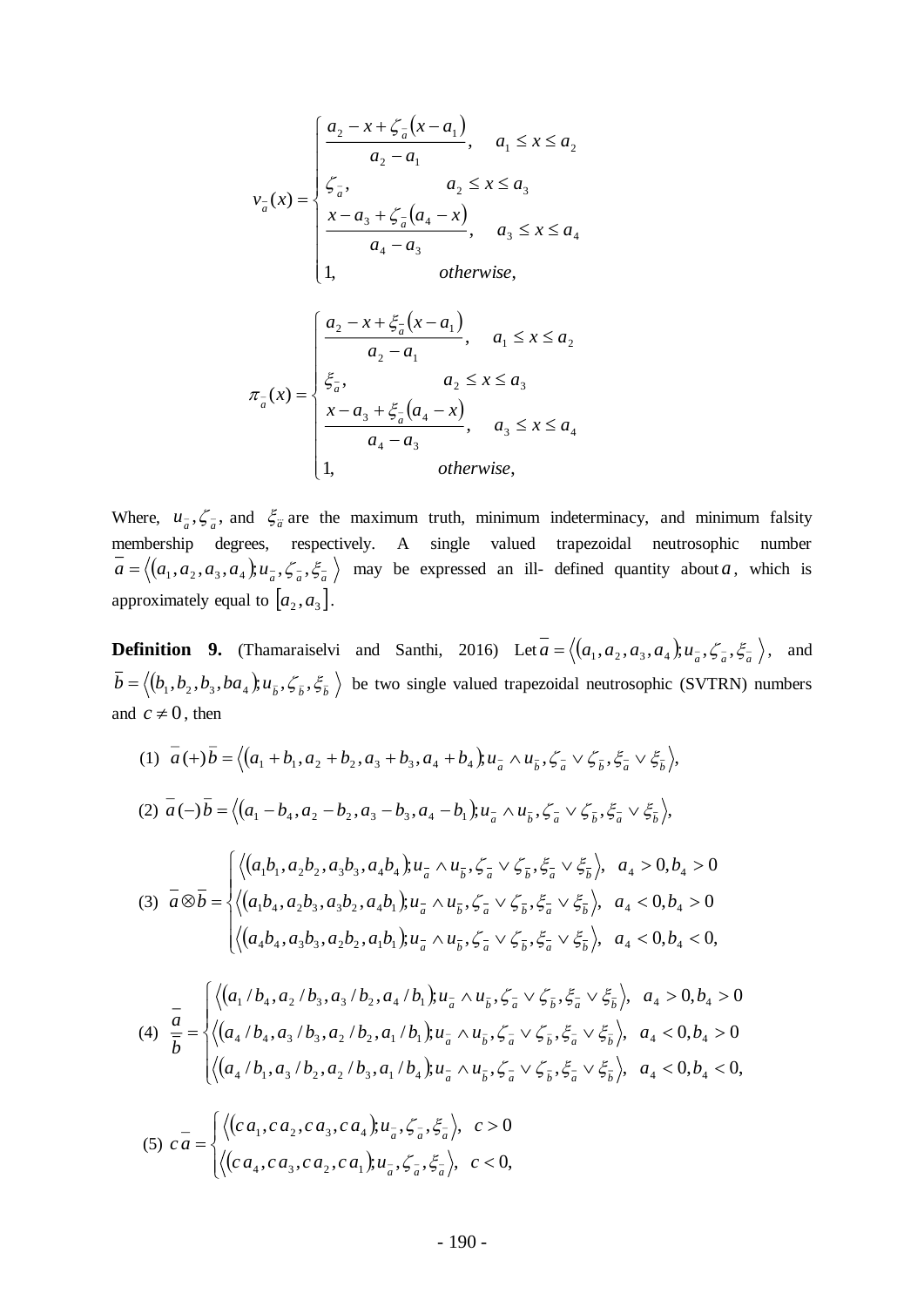$$
(6) \ \overline{a}^{-1} = \left\langle \left( \frac{1}{a_4}, \frac{1}{a_3}, \frac{1}{a_2}, \frac{1}{a_1} \right); u_{\overline{a}}, \zeta_{\overline{a}}, \xi_{\overline{a}} \right\rangle, \overline{a} \neq 0.
$$

**Definition10.** Let  $\overline{a} = \langle (a_1, a_2, a_3, a_4), u_a^-, \zeta_a^-, \xi_a^-\rangle$  be a SVTRN number, then

- (i) Score function  $S(\overline{a}) = (1/16) * (a_1 + a_2 + a_3 + a_4) * (\mu_{\overline{a}} + (1 \nu_{\overline{a}}) + (1 \pi_{\overline{a}}))$
- (ii) Accuracy function  $B(\vec{a}) = (1/16) * (a_1 + a_2 + a_3 + a_4) * (\mu_{\vec{a}} + (1 \nu_{\vec{a}}) + (1 + \pi_{\vec{a}}))$ .

**Definition11.** Let *<sup>a</sup>*,*b* be any two SVTRN numbers, then

- (i) If  $S(a) < S(a)$  then  $a < b$ ,
- $(ii)$  $S(a) = S(a)$ , and if
- (1)  $B(a) < B(b)$ , then  $a < b$ ,
- (2) (2)  $B(a) > B(b)$  then  $a > b$ , and
- (3) (3)  $B(a) = B(b)$  then  $a = b$ .

#### **3- Problem definition and solution concepts**

 The two- person zero- sum game is the simplest case of game theory in which how much one player receives is equal to how much the other loses. Parthasarathy and Raghavan (2010) studied the case when both players gave pure, mixed strategies. Nevertheless, the noncooperation between players may be vague.

There are three types of two- person zero- sum single valued trapezoidal neutrosophic matrix games:

- 1. Two- person zero- sum matrix games with single valued trapezoidal neutrosophic goals,
- 2. Two- person zero- sum matrix games with single valued trapezoidal neutrosophic payoffs,
- 3. Two- person zero- sum matrix games with single valued trapezoidal neutrosophic goals and single valued trapezoidal neutrosophic payoffs.

Consider a two player zero sum game in which the entries in the payoff matrix  $P_M$  are single valued trapezoidal neutrosophic numbers. The neutrosophic pay-off matrix is

Player *II*  
\n
$$
\overline{P}^{N} = \text{Player } I
$$
\n
$$
\overline{P}^{N} = \text{Player } I
$$
\n
$$
\overline{P}^{N} = \text{Player } I
$$
\n
$$
\overline{P}^{N} = \text{Player } I
$$
\n
$$
\overline{P}^{N} = \overline{P}^{N} = \overline{P}^{N} = \overline{P}^{N} = \overline{P}^{N} = \overline{P}^{N} = \overline{P}^{N} = \overline{P}^{N} = \overline{P}^{N} = \overline{P}^{N} = \overline{P}^{N} = \overline{P}^{N} = \overline{P}^{N} = \overline{P}^{N} = \overline{P}^{N} = \overline{P}^{N} = \overline{P}^{N} = \overline{P}^{N} = \overline{P}^{N} = \overline{P}^{N} = \overline{P}^{N} = \overline{P}^{N} = \overline{P}^{N} = \overline{P}^{N} = \overline{P}^{N} = \overline{P}^{N} = \overline{P}^{N} = \overline{P}^{N} = \overline{P}^{N} = \overline{P}^{N} = \overline{P}^{N} = \overline{P}^{N} = \overline{P}^{N} = \overline{P}^{N} = \overline{P}^{N} = \overline{P}^{N} = \overline{P}^{N} = \overline{P}^{N} = \overline{P}^{N} = \overline{P}^{N} = \overline{P}^{N} = \overline{P}^{N} = \overline{P}^{N} = \overline{P}^{N} = \overline{P}^{N} = \overline{P}^{N} = \overline{P}^{N} = \overline{P}^{N} = \overline{P}^{N} = \overline{P}^{N} = \overline{P}^{N} = \overline{P}^{N} = \overline{P}^{N} = \overline{P}^{N} = \overline{P}^{N} = \overline{P}^{N} = \overline{P}^{N} = \overline{P}^{N} = \overline{P}^{N} = \overline{P}^{N} = \overline{P}^{N} = \overline{P}^{N} = \overline{P}^{N} = \overline{P}^{N} = \overline{P}^{N}
$$

Players *I*, and *II* have *n* and *m* strategies, respectively denoted by *M*, and *M*, respectively and are defined as

$$
M = \left\{ x \in R^m : x_i \ge 0, \sum_{i=1}^m x_i = 1 \right\},\tag{2}
$$

and,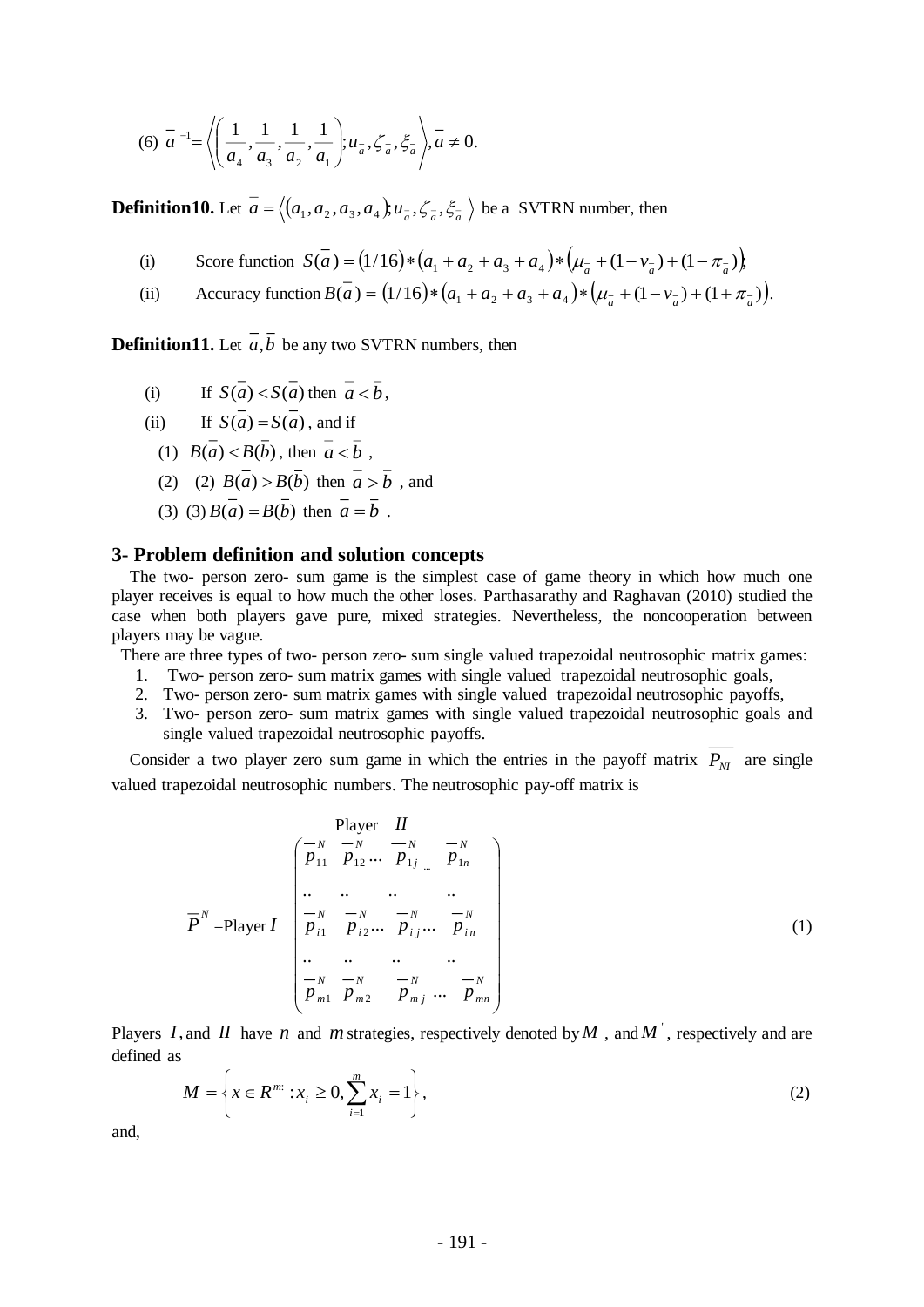$$
M^{'} = \left\{ y \in R^{m} : y_{j} \ge 0, \sum_{j=1}^{n} y_{j} = 1 \right\}.
$$
 (3)

The mathematical expectation for player *I* is

$$
\overline{Z}^{N} = \sum_{j=1}^{n} \sum_{i=1}^{m} \overline{p}_{ij}^{N} x_{i} y_{j}, \text{ and for player } II \text{ is}
$$

$$
\overline{Z}^{N} = \sum_{i=1}^{m} \sum_{j=1}^{n} \overline{p}_{ij}^{N} x_{i} y_{j}
$$
Where,  $\overline{p}_{ij}^{N} = \left\langle \left( \overline{p}_{ij,1}^{N}, \overline{p}_{ij,2}^{N}, \overline{p}_{ij,3}^{N}, \overline{p}_{ij,4}^{N} \right) u_{\overline{p}_{ij}}^{N}, \zeta_{\overline{p}_{ij}}^{N}, \zeta_{\overline{p}_{ij}}^{N}, \zeta_{\overline{p}_{ij}}^{N} \right\rangle.$ 

**Definition12.** (Saddle point): If the min- max value equals to the max- min value then the game is called a saddle point (or equilibrium) and the corresponding strategies are said optimum strategies. The amount of payoff at an equilibrium point is the game value.

**Remark 1.** It is clear that the two mathematical expectations are the same since the sums are finite. Because of vagueness of payoffs single valued trapezoidal neutrosophic numbers, it is very difficult for the players to choose the optimal strategy. So, we consider how to maximize player's or minimize the opponent's neutrosophic payoffs. Upon this idea, let us propose the maximum equilibrium strategy as in the following definition.

**Definition13.** In one two- person zero- sum game, player  $I$  s mixed strategy  $x^*$  player  $II$  s mixed

Strategy y' are said to be optimal neutrosophic strategies if  $x^T \overline{P}^N$   $y^* \leq x^{*T} \overline{P}^N$   $y^* \leq x^{*T} \overline{P}^N$  y for any mixed strategies *x* and *y*.

**Remark 2.** The optimal neutrosophic strategy of player *I* is the strategy which maximizes  $\overline{Z}^N$ irrespective of  $II$ <sup>'</sup> s strategy. Also, the optimal neutrosophic strategy of player  $II$  is the strategy which minimizes  $\overline{Z}^N$  irrespective of *I* 's strategy.

According to definition 10, and based on definition of the score value of each neutrosophic payoff  $\overline{p}_{ij}^N$ , the neutrosophic payoff matrix defined in (1) is reduced to the classical payoff matrix game as

Player *H*  
\n
$$
P = \text{Player } I
$$
\n
$$
\begin{bmatrix}\np_{11} & p_{12} & \cdots & p_{1j} & \cdots & p_{1n} \\
\vdots & \vdots & \ddots & \vdots & \vdots \\
p_{i1} & p_{i2} & \cdots & p_{ij} & \cdots & p_{in} \\
\vdots & \vdots & \vdots & \ddots & \vdots \\
p_{m1} & p_{m2} & p_{mj} & \cdots & p_{mn}\n\end{bmatrix}
$$
\n(4)

Let us consider the game with deterministic payoff matrix (4), and the mixed strategies of players *I*, and  $\hat{I}$  defined in (2) and (3), respectively. If E is the optimum value of the game of a player  $\hat{I}$ , then the linear programming model for player *II* becomes

min E  
Subject to  

$$
\sum_{j=1}^{n} p_{ij} y_j \le E; y_j \ge 0, j = 1, 2, ..., n.
$$
 (5)

Putting  $y'_j = y_j / E$ , Then problem (5) becomes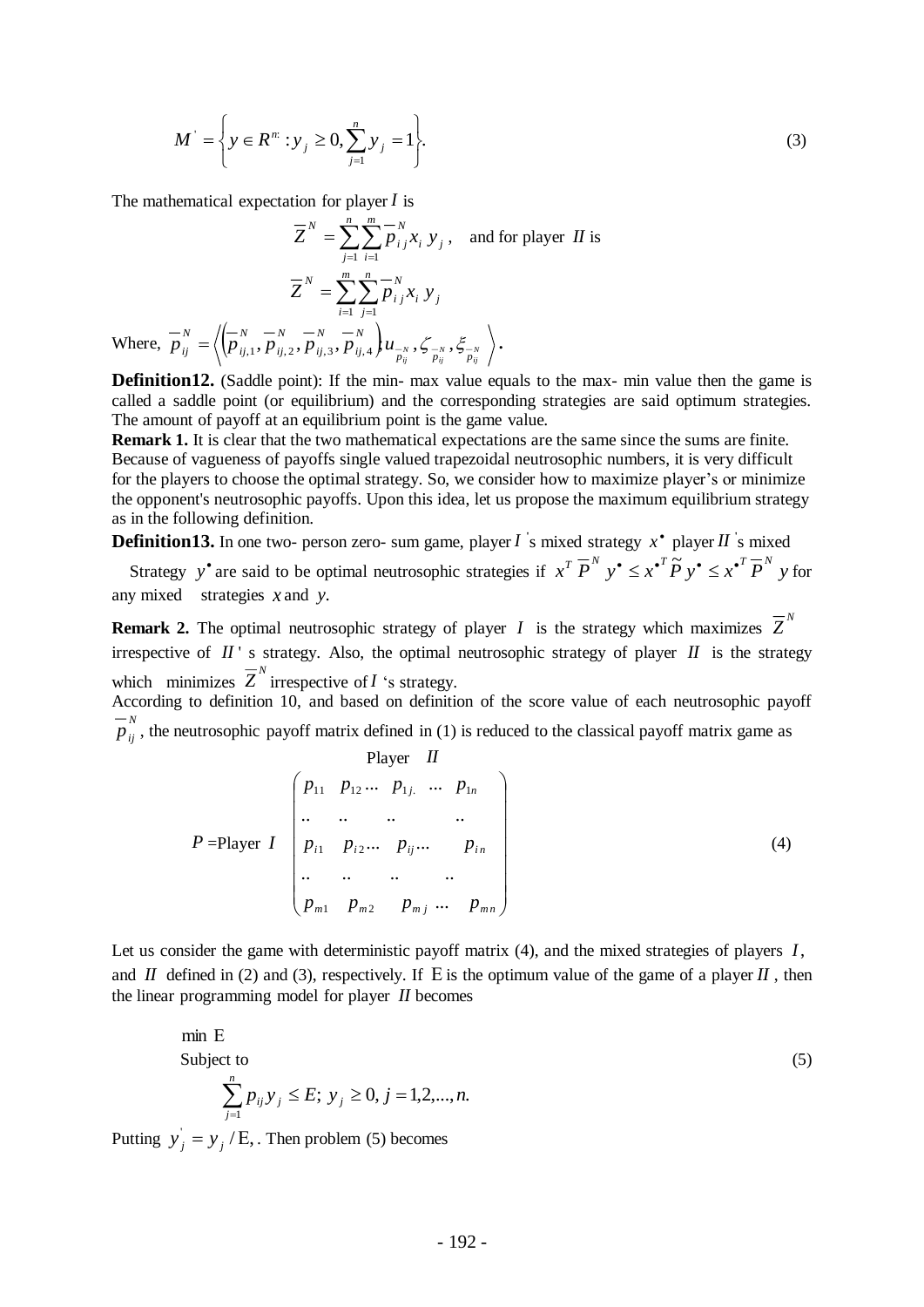$$
\max_{j} \left( \sum_{j=1}^{mn} y_{j} \right)
$$
  
Subject to  

$$
\sum_{j=1}^{mn} p_{ij} y_{j} \le 1;
$$
  

$$
y_{j} \ge 0, \forall j
$$
 (6)

Similarly, the linear programming model for player *I* is as

### $max$   $\Phi$ Subject to  $(7)$ *nm*  $\sum p_{ij}x_i \ge \Phi$

$$
\sum_{i=1}^{n} p_{ij} x_i \ge \Phi;
$$
  

$$
x_i \ge 0, i = 1, 2, ..., m.
$$

Putting  $x_i = x_i / \Phi, i = 1, 2, ..., m$ . Then problem (7) becomes

$$
\min_{i} \left( \sum_{i=1}^{m} x_{i} \right)
$$
\n
$$
\text{Subject to}
$$
\n
$$
\sum_{i=1}^{nm} p_{ij} x_{i} \ge 1;
$$
\n
$$
x_{i} \ge 0; \forall i.
$$
\n(8)

#### **4-Solution procedure**

 In this section, a solution procedure for solving the two person zero sum matrix game problem is introduced as in the following steps:

**Step1:** Calculate the score value of each neutrosophic payoff  $\overline{p}_{ij}^{N}$  in (1) and obtain the classical matrix game (4)

**Step2:** Translate the payoff matrix (4) into the corresponding problem (5) into problem (7)

**Step3:** Convert all of problems (5) and (6) into the corresponding linear programming problems (6), and (8), respectively.

**Step4:** Apply the simple method or any software (Lingo) to solve problems (6), and (8), to obtain the optimal strategies and the corresponding neutrosophic matrix game value for players *II*, and *I* , respectively.

# **5- Numerical examples**

**Example 5-1-** Solve the two- person zero- sum matrix game with trapezoidal neutrosophic numbers

I

I

$$
\overline{P}^{N} = \left(\overline{p}_{ij}^{N}\right)_{3\times 3} = \left(\begin{array}{cc} (0,1,3,6), .7, .5, .3 & (5,8,10,14), .3, .6, .6 & 0\\ (9,11,14,16), .5, .4, .7 & (12,15,19,22), .6, .4, .5 & (3,5,6,8), .6, .5, .4\\ (5,8,10,14), .3, .6, .6 & (3,5,6,8), .6, .5, .4 & (15,17,19,22), .4, .8, .4 \end{array}\right)
$$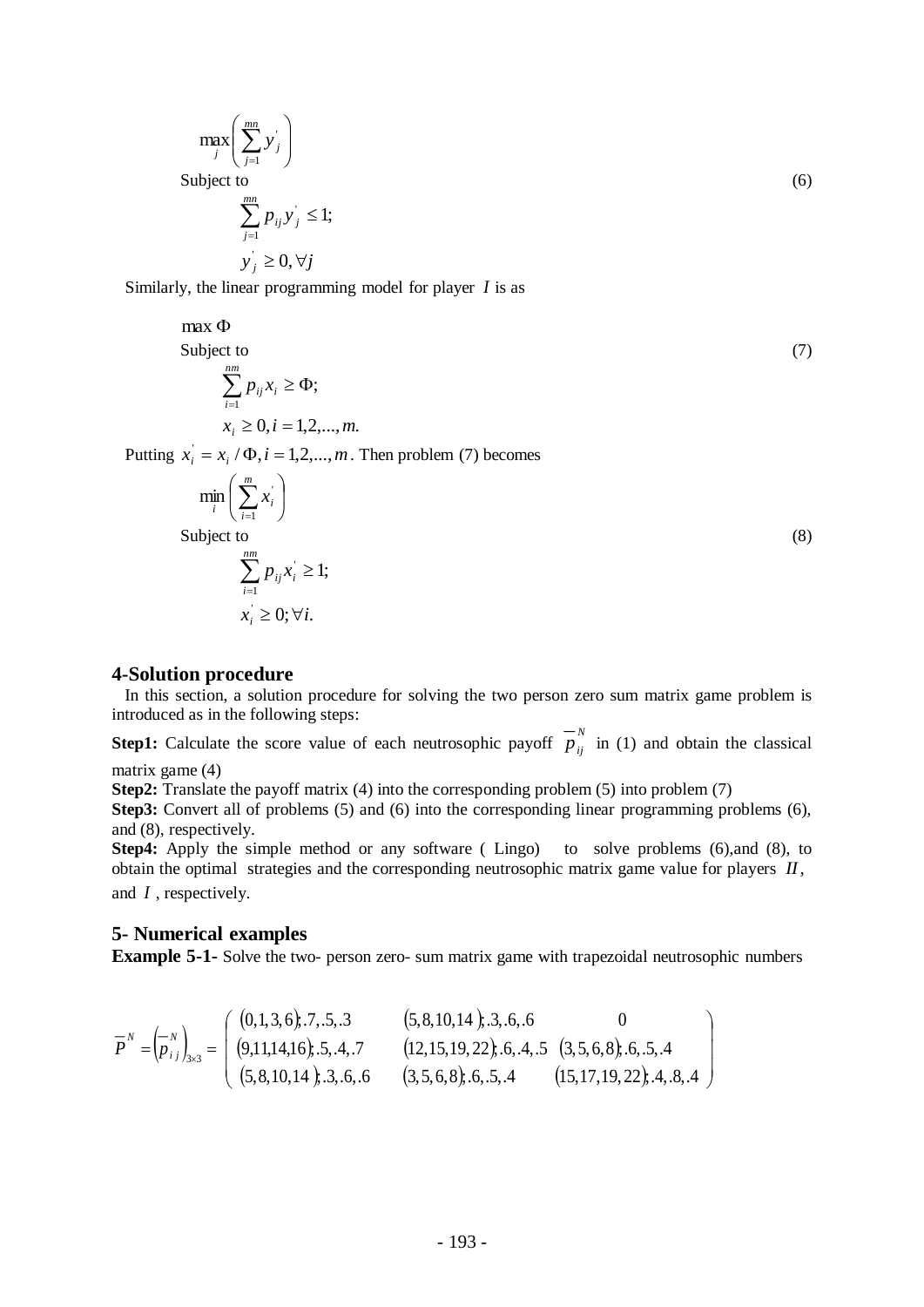The corresponding crisp payoff:

*Player II*  

$$
P = (p_{ij})_{3\times 3} = Player \begin{pmatrix} 1 & 3 & 0 \\ 4 & 7 & 2 \\ 3 & 5 & 6 \end{pmatrix}
$$

Referring to problem (6) , we get

$$
\max(y_1 + y_2 + y_3)
$$

Subject to:

$$
y_1 + 3y_2 + 0y_3 \le 1,
$$
  
\n
$$
4y_1 + 7y_2 + 2y_3 \le 1,
$$
  
\n
$$
3y_1 + 5y_2 + 6y_3 \le 1,
$$
  
\n
$$
y_1, y_2, y_3 \ge 0.
$$

| <b>Table1.</b> The optimal strategy of player $II$ |  |  |
|----------------------------------------------------|--|--|
|----------------------------------------------------|--|--|

| Variables | Optimal strategy | Game value |
|-----------|------------------|------------|
|           | 0.8              | 3.52412    |
|           |                  |            |
|           | 0.2              |            |

Referring to problem (8), we have

#### $(x_1 + x_2 + x_3)$  $\frac{1}{2}$  $\min$   $(x_1 + x_2 + x_3)$

Subject to:

$$
1x_1 + 4x_2 + 3x_3 \ge 1,
$$
  
\n
$$
3x_1 + 7x_2 + 5x_3 \ge 1,
$$
  
\n
$$
0x_1 + 2x_2 + 6x_3 \ge 1,
$$
  
\n
$$
x_1, x_2, x_3 \ge 0.
$$

| <b>Table2.</b> The optimal strategy of player I |                              |              |  |
|-------------------------------------------------|------------------------------|--------------|--|
|                                                 | Variables   Optimal strategy | l Game value |  |
|                                                 | 0.0271                       | 352412       |  |

 $\overline{\phantom{0}}$ 

| variables              | Optimal strategy | Game value |
|------------------------|------------------|------------|
|                        | 0.0271           | 3.52412    |
| $\mathcal{X}_{\alpha}$ | 0.4233           |            |
| $x_{2}$                | 0.5496           |            |

Thus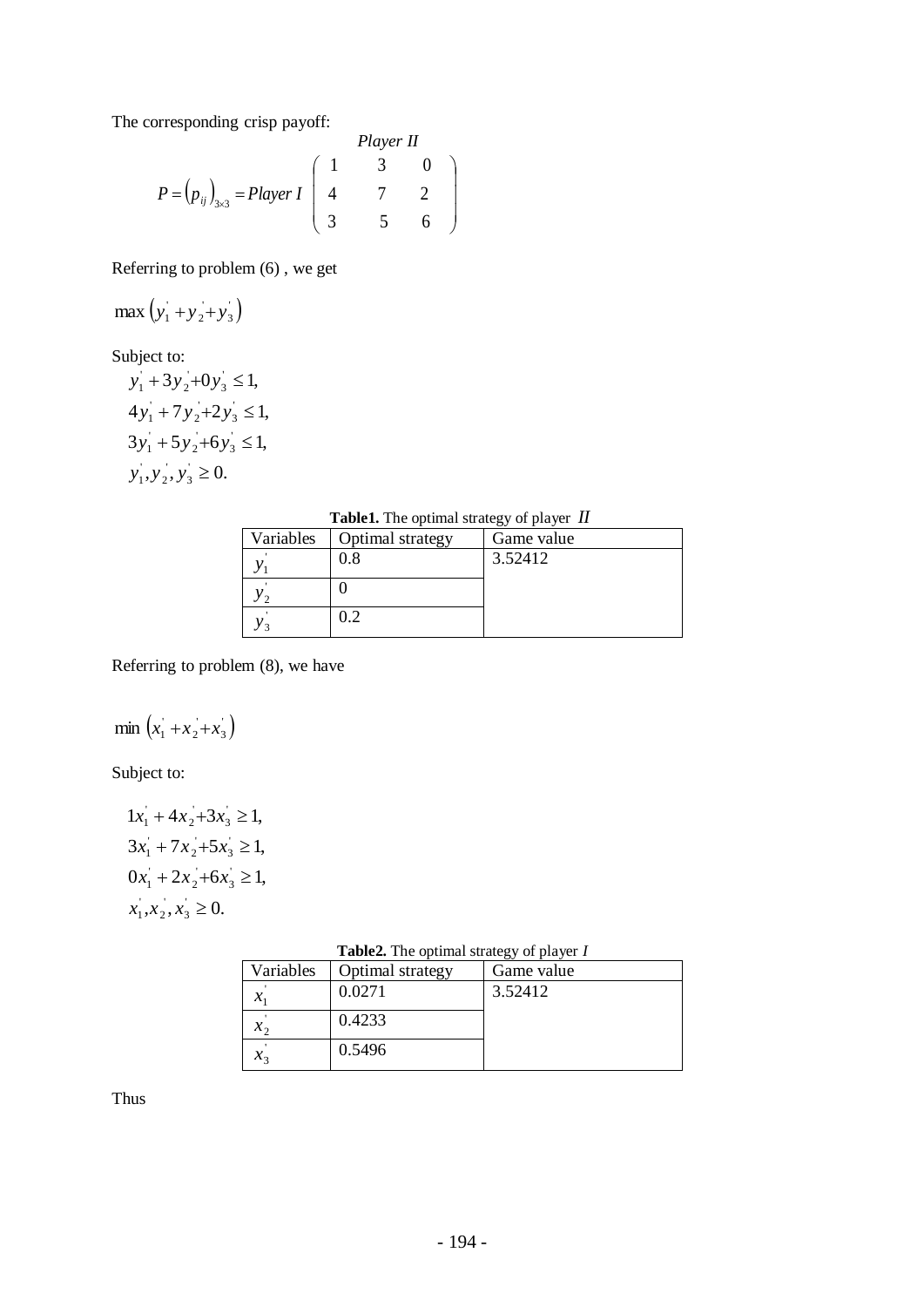**Table3.** The optimal neutrosophic strategy of Example5.1

| Player $I$      | Player $II$ | Game value                                              |
|-----------------|-------------|---------------------------------------------------------|
| $x_1 = 0.0271$  | $y_1 = 0.8$ | $(7.14894, 9.5561, 11.79924, 14.79936), 0.3, 0.8, 0.7)$ |
| $x'_2 = 0.4233$ | $y_2 = 0$   |                                                         |
| $x_3 = 0.5496$  | $y_3 = 02$  |                                                         |
|                 |             |                                                         |

**Example 5-2-** Consider the following payoff matrix game in neutrosophic environment

$$
\overline{P}^{N} = \left(\overline{p}_{ij}^{N}\right)_{3\times 4} = \begin{pmatrix} (9,11,14,16); .5, .4, .7 & (5,8,10,14); .3, .6, .6 & (4,8,11,15); .6, .3, .2 & (15,17,19,22); .4, .8, .4 \\ (15,18,22,30); .8, .2, .6 & (16,19,26,32); .9, .2, .7 & (11,13,20,25); .8, .2, .6 & (14,17,21,28); .8, .2, .6 \\ (0,1,3,6); .7, .5, .3 & (3,5,6,8); .6, .5, .4 & (25,30,32,45); .7, .3, .5 & (12,15,19,22); .6, .4, .5 \end{pmatrix}
$$

Referring to the definition of score value the above payoff neutrosophic matrix game can be reduced to the corresponding deterministic payoff as:

*Player II*  
\n
$$
P = (p_{ij})_{3\times 4} = Player \begin{pmatrix} 4 & 3 & 5 & 6 \\ 11 & 12 & 9 & 10 \\ 1 & 2 & 19 & 7 \end{pmatrix}
$$

According problem (6) , we have

 $(y_1 + y_2 + y_3 + y_4)$ ' 3  $\frac{1}{2}$  $max(y_1 + y_2 + y_3 + y_4)$ Subject to:  $, y_2, y_3, y_4 \geq 0.$  $2y_2+19y_3+7y_4 \leq 1$  $11y_1 + 12y_2 + 9y_3 + 10y_4 \le 1$  $4y_1 + 3y_2 + 5y_3 + 6y_4 \le 1$ , ' 3  $\frac{1}{2}$  $y_1, y_2, y_3, y_4 \geq$ ' 3  $\frac{1}{2}$  $y_1 + 2y_2 + 19y_3 + 7y_4 \le$ ' 3  $\frac{1}{2}$  $y_1 + 12y_2 + 9y_3 + 10y_4 \le$ ' 3  $\frac{1}{2}$  $y_1 + 3y_2 + 5y_3 + 6y_4 \le$ 

Using the simplex method (Phase2), we get

| Variables | Optimal strategy | Game value |
|-----------|------------------|------------|
|           |                  | 9.769      |
| ຳ         |                  |            |
| ั ว       | 0.231            |            |
| 4         | 0.769            |            |

**Table4.** The optimal strategy of player *II*

Referring to problem (8), we have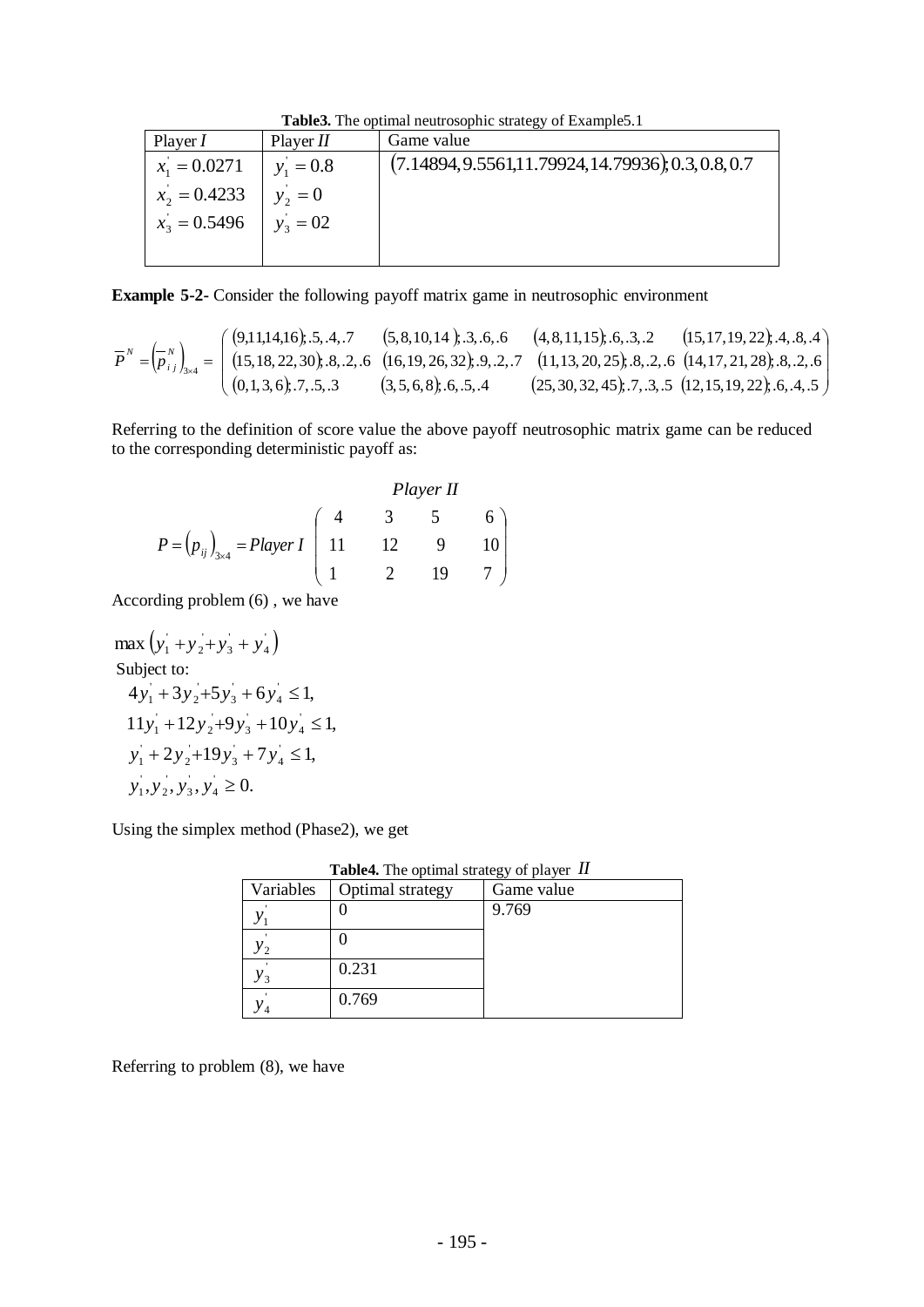$\min \left( x_1 + x_2 + x_3 \right)$ 

Subject to:

$$
4x_1 + 11x_2 + x_3 \ge 1,
$$
  
\n
$$
3x_1 + 12x_2 + 2x_3 \ge 1,
$$
  
\n
$$
5x_1 + 9x_2 + 19x_3 \ge 1,
$$
  
\n
$$
6x_1 + 10x_2 + 7x_3 \ge 1; x_1, x_2, x_3 \ge 0.
$$

**Table5.** The optimal strategy of player *I*

| <b>Optimal</b> strategy                    | Game value |
|--------------------------------------------|------------|
| $x_1 = 0$<br>$x_2 = 0.923$<br>$x_3 = .077$ | 9.769      |

It is clear from the duality theorem that the optimal strategy of player *I* is:

$$
(x_1, x_2, x_3) = (0, 0.923, 0.077),
$$

which are the coefficients slack variables in the final table of the simplex method .

Thus,

|  |  | Table6. The optimal neutrosophic strategy of example5.2 |
|--|--|---------------------------------------------------------|
|  |  |                                                         |

| Player $I$     | Player $II$   | Game value                                                    |
|----------------|---------------|---------------------------------------------------------------|
| $x_1 = 0$      | $y_1 = 0$     | $(13.526527, 16.348888, 21.024101, 27.414184), 0.6, 0.4, 0.6$ |
| $x'_2 = 0.923$ | $y_2 = 0$     |                                                               |
| $x_3 = 0.077$  | $y_3 = 0.231$ |                                                               |
|                | $y_4 = 0.769$ |                                                               |

# **6-Conclusions**

Neutrosophic sets are being more generalization of intuitionistic fuzzy set, which provide an additionally to introduce the indeterminacy through the uncertainty. In this paper, we have considered a two- person zero- sum matrix games with single valued trapezoidal neutrosophic numbers. Firstly, we have given the definition of the game with trapezoidal neutrosophic payoffs and then proposed an equilibrium strategy. Secondly, we proposed a solution procedure. Lastly, two numerical examples illustrated our research methods. We have discussed only one kind of games with uncertain payoffs. But of course, there are games with uncertain payoffs which will be take in our consideration the future.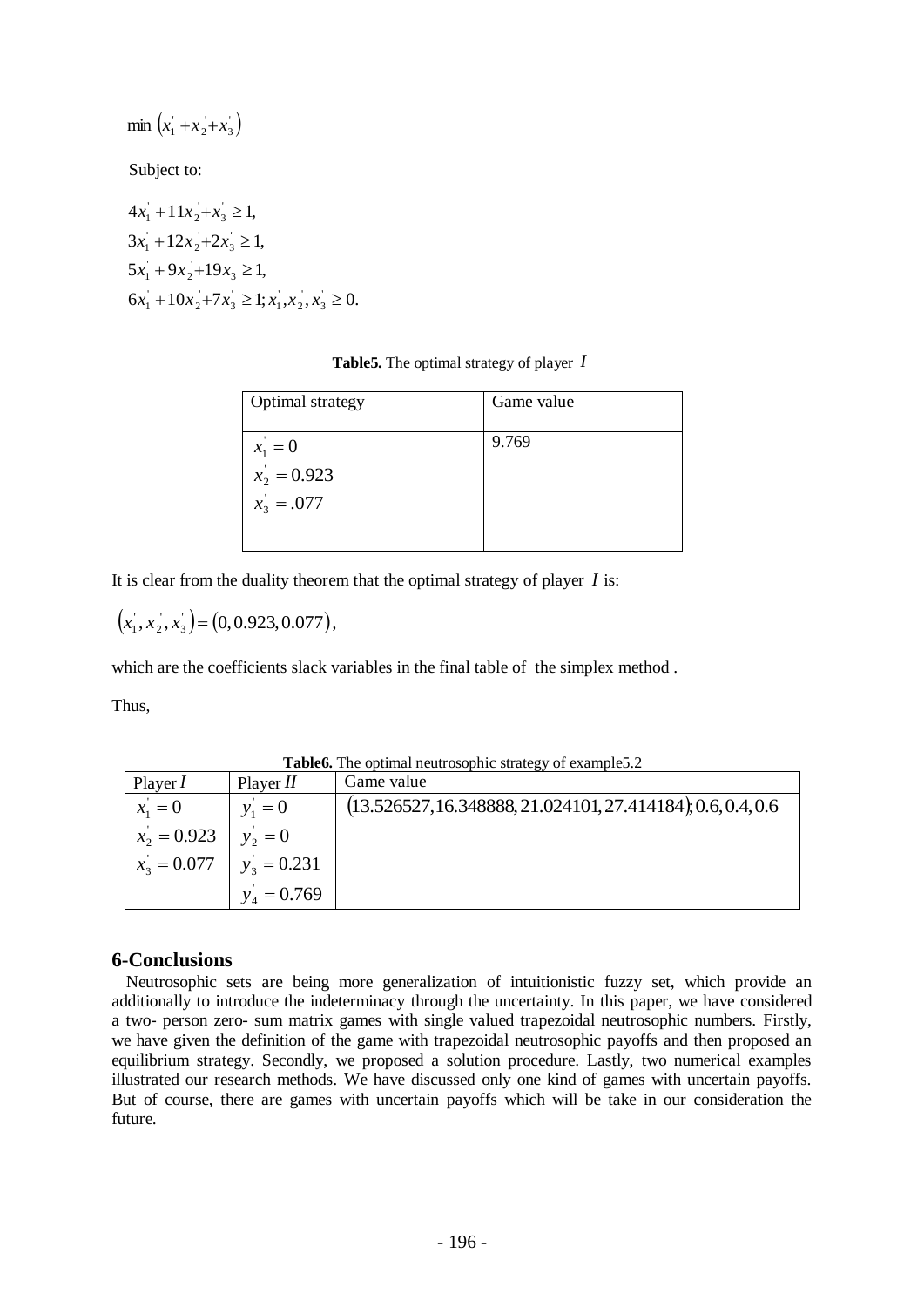#### **Acknowledgments**

 The author would like to thank the referees for their insightful, valuable suggestions and comments, which improved the quality of the paper.

### **References**

Atanaaaov, T. K. (1986). Intuitionistic fuzzy sets. Fuzzy Sets and Systems, 20(1), 87- 96.

Bandyopadhyay, S., Nayak, P. K., and Pal, M.,(2013). Solution of matrix game with triangular intuitionistic fuzzy pay- off using score function. Open Journal of Optimization, (2),9- 15.

Bandyopadhyay, S., and Nayak, P. K., (2013). Matrix games with trapezoidal fuzzy payoff. International Journal of Engineering Research and Development, (5), 21- 29.

Bector, C. R., Chandra, S., and Vijay, V., (2004). Duality in linear programming with fuzzy parameters and matrix games with fuzzy payoffs. Fuzzy Sets and Systems, (146), 253- 269.

Bector, C. R., Chandra, S., and Vijay, V., (2004). Matrix games with fuzzy goals and fuzzy linear programming duality. Fuzzy Optimization and Decision Making, (3), 255- 269.

Bellman, R. E., and Zadeh, L. A., (1970). Decision making in a fuzzy environment. Management Science,(17), 141-164.

Berg, J., and Engel, A., (1998). Matrix games, mixed strategies, and statistical mechanics. Physical Review Letters, (81), 4999- 5002.

Campos, L., (1989). Fuzzy linear programming models to solve fuzzy matrix games. Fuzzy Sets and Systems, (32), 275- 289.

Chen, Y- W., and Larboni, M., (2006). Two- person zero- sum game approach for fuzzy multiple attribute decision-making problem. Fuzzy Sets and Systems, (157), 34- 51.

Dubois, D., and Prade, H. (1980*).* Possibility Theory: An Approach to Computerized Processing of Uncertainty, Plenum, New York.

Jianqiang, W., and Zhong, Z., (2009). Aggregation operators on intuitionistic trapezoidal fuzzy number and its application to multi- criteria decision making problems. Journal of Systems Engineering and Electronics, 20(2), 321- 326.

Kaufmann, A., and Gupta, M. M., (1988). Fuzzy Mathematical Models in Engineering and Management Science, Elsevier Science Publishing Company INC., New York.

Krishnaveni, G., and Ganesan, K., (2018). New approach for the solution of two person zero sum fuzzy games. International Journal of Pure and Applied Mathematics, 119(9), 405- 414.

Li, F. D., and Hong, X.F.,(2012). Solving constrained matrix games with payoffs of triangular fuzzy numbers. Computers& Mathematics with Applications, (64), 432- 448.

Nan, R., Li, D. F., and Zhang, M. J., (2010). A Lexicographic method for matrix games with payoffs of triangular intuitionistic fuzzy numbers. International Journal of Computational Intelligence Systems, (3), 280- 289.

Parthasarathy, T., and Raghavan, E. T. (2010). Some Topics in Two- Person Games, American Elsevier Publishing, NEW York, NY, USA, 1971.